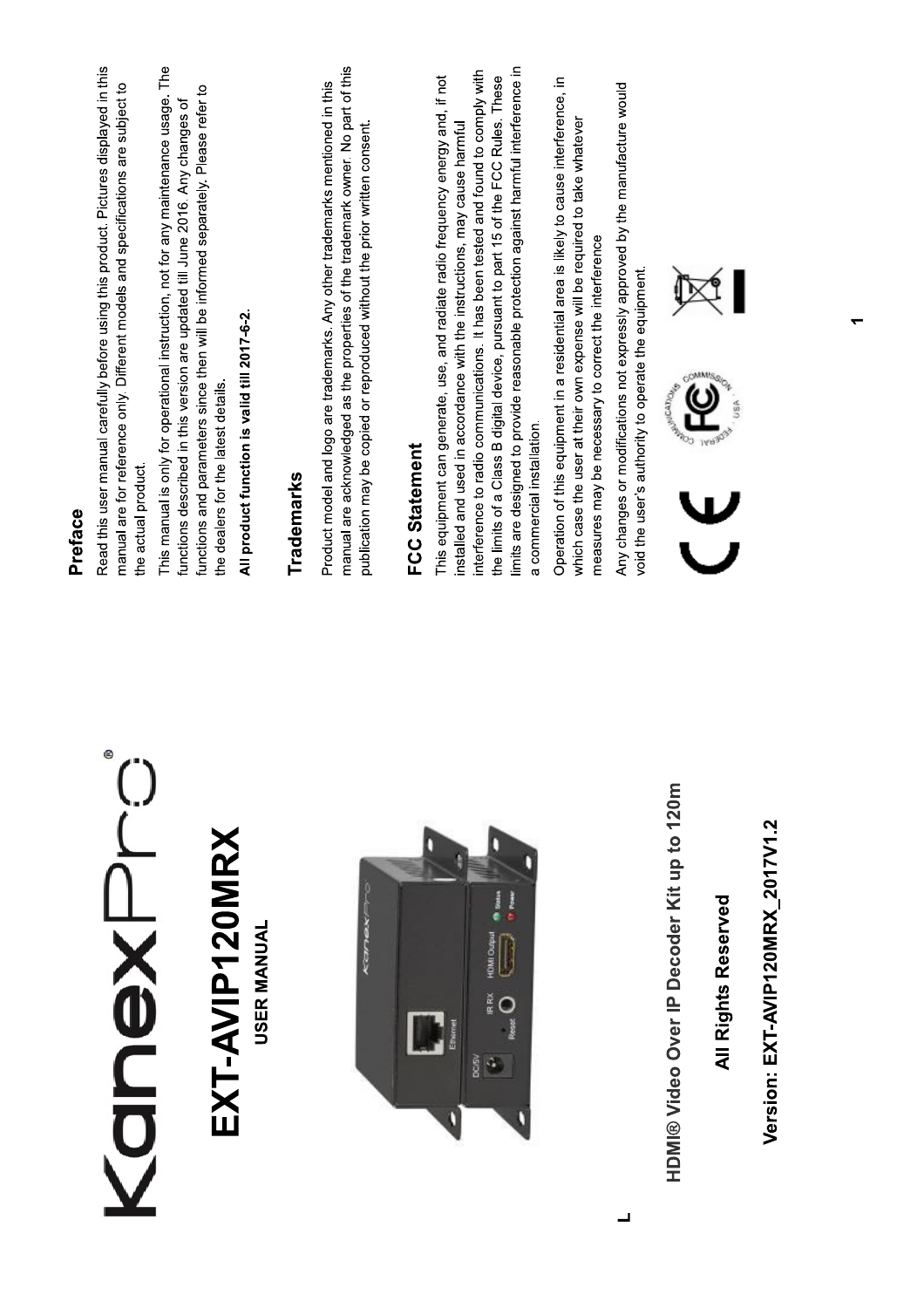## SAFETY PRECAUTIONS

To ensure the best from the product, please read all instructions carefully before using the device. Save this manual for further reference.

- Unpack the equipment carefully and save the original box and packing material for possible future shipment.
- Follow basic safety precautions to reduce the risk of fire, electrical shock and injury to persons.
- Do not dismantle the housing or modify the module. It may result in electrical shock or burn.
- Using supplies or parts not meeting the products' specifications may cause damage, deterioration or malfunction.  $\bullet$
- Refer all servicing to qualified service personnel.
- To prevent fire or shock hazard, do not expose the unit to rain or moisture. Do not install this product near water.  $\bullet$
- Do not place any heavy items on the extension cable in case of extrusion.
- Do not remove the housing of the device as opening or removing housing may expose you to dangerous voltage or other hazards.  $\bullet$
- Install the device in a place with fine ventilation to avoid damage caused by overheating.  $\bullet$
- Keep the module away from liquids.
- damage. If an object or liquid falls or spills on to the housing, unplug the module Spillage into the housing may result in fire, electrical shock, or equipment immediately.  $\bullet$
- Do not twist/pull by force the ends of the optical cable. It can cause malfunction.
- Do not use liquid or aerosol cleaners to clean this unit. Always unplug the power cord to the device before cleaning.
- Unplug the power cord when left unused for a long period.
- Information on disposal for scrapped devices: Do not burn or mix with general household waste; please treat the devices as normal electrical waste.

## **HDMI Extender over Ethernet** KanexPro



## Dear Customer

please read these instructions carefully before connecting, operating, or adjusting Thank you for purchasing this product. For optimum performance and safety, this product. Please keep this manual for future reference.

## NOTICE

Our company reserves the right to make changes in the hardware, packaging and any accompanying documentation without prior written notice.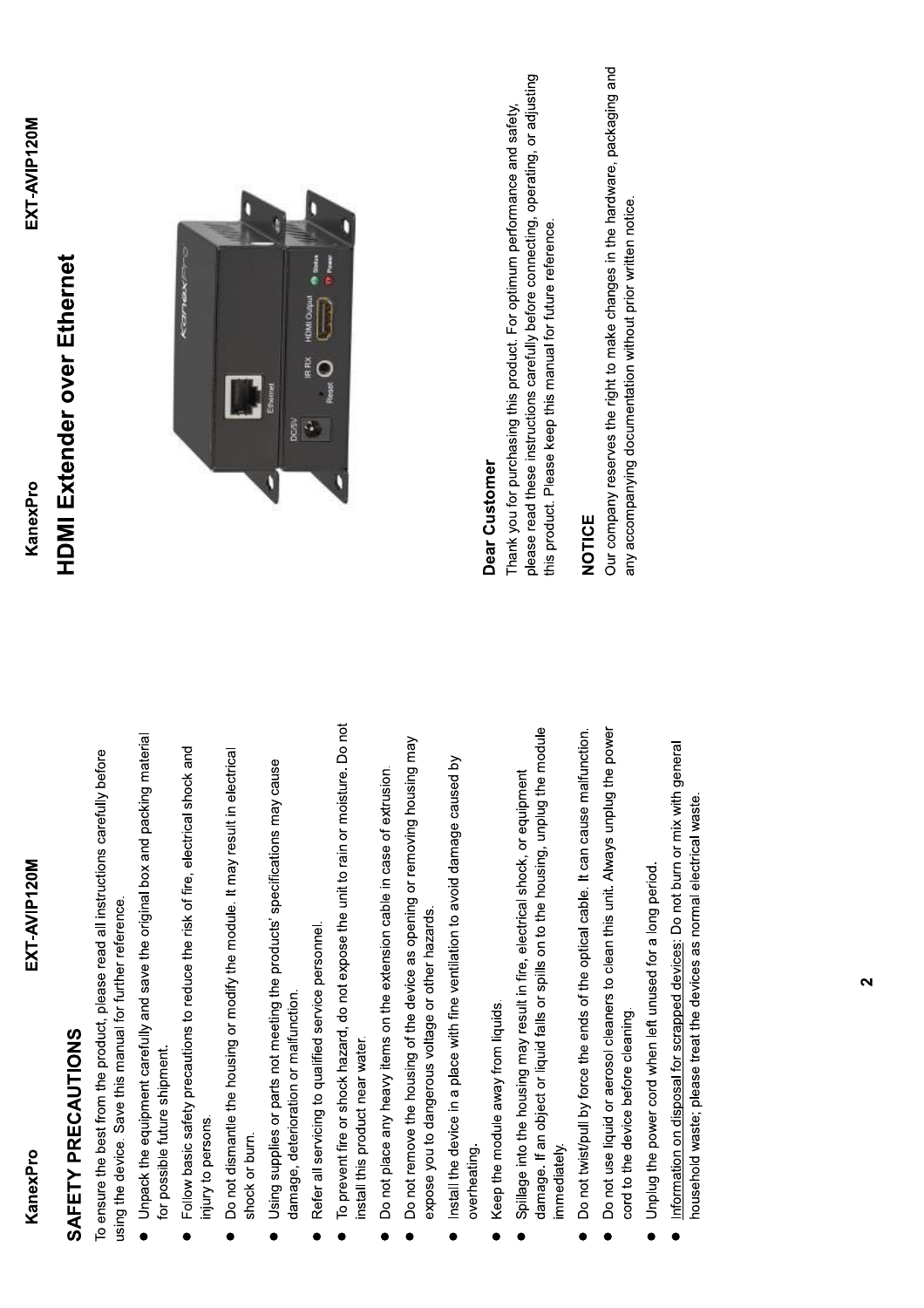| KanexPro                                               | EXT-AVIP120M                                  | EXT-AVIP120M<br>KanexPro                                                                                                                                        |
|--------------------------------------------------------|-----------------------------------------------|-----------------------------------------------------------------------------------------------------------------------------------------------------------------|
|                                                        |                                               | 4                                                                                                                                                               |
|                                                        | <b>Table of Contents</b>                      | 1.1 Introduction to EXT-AVIP120MRX<br>1. Introduction                                                                                                           |
| 1.1 Introduction to EXT-AVIP120MRX.<br>1. Introduction | ഥ<br>ن<br>:                                   | The KanexPro NetworkAV 120M Receiver is a simple and cost-effective decoder                                                                                     |
| 1.2 Features                                           | ഥ                                             | remotely over IP up to 120 meters. The IP Decoder can be used as end to join<br>(receiver) which lets you extend full HD 1080p/60 HDMI signals from the encoder |
| 1.3 Package List                                       | $c_{\cdots}$                                  | multitude of displays when connected on the IP network. This HDCP compliant                                                                                     |
|                                                        | $-9$                                          | decoder can also be cascaded or daisy-chained to many layers by adding a 10G<br>Ethernet switches supporting TCP/IP protocols                                   |
| 3. System Connection                                   | $\begin{array}{c} 8 \\ \vdots \\ \end{array}$ | 1.2 Features                                                                                                                                                    |
| 3.1 Usage Precautions                                  | $8 \cdot$                                     | AV over IP Decoder only<br>$\bullet$                                                                                                                            |
| 3.2 System Diagram                                     | $-8 - 10$                                     | Extends 1080p HDMI signals up to 120m over a single UTP CATx cable                                                                                              |
| 3.3 Connection Procedure                               | $-11 - 12$                                    | network<br>Supports Point-to-Point, Point-to-Many and Many-to-Many                                                                                              |
| 4. Specifications                                      | $\cdots$ 13                                   | configurations                                                                                                                                                  |
| 5. Troubleshooting & Maintenance                       | $\cdots$ 14                                   | HDCP compliant                                                                                                                                                  |
|                                                        | 15                                            | Can be cascaded for many layers by adding 10G more Ethernet switches                                                                                            |
| 7. Warranty                                            | <sup>16</sup>                                 | With wideband IR (38-56kHz) control to the source                                                                                                               |
|                                                        |                                               | Support TCP/IP protocol                                                                                                                                         |
|                                                        |                                               | Metal enclosure built with mounting ears                                                                                                                        |
|                                                        |                                               | 5 V DC power supplies included                                                                                                                                  |
|                                                        |                                               | 1.3 Package List                                                                                                                                                |
|                                                        |                                               | Receiver                                                                                                                                                        |
|                                                        |                                               | Power adapter DC 5V/1A                                                                                                                                          |
|                                                        |                                               | IR-RX cable                                                                                                                                                     |
|                                                        |                                               | If there are defective parts or parts are missing, please contact your local<br>Operating Instructions<br>Notes:                                                |
|                                                        |                                               | dealer(s)                                                                                                                                                       |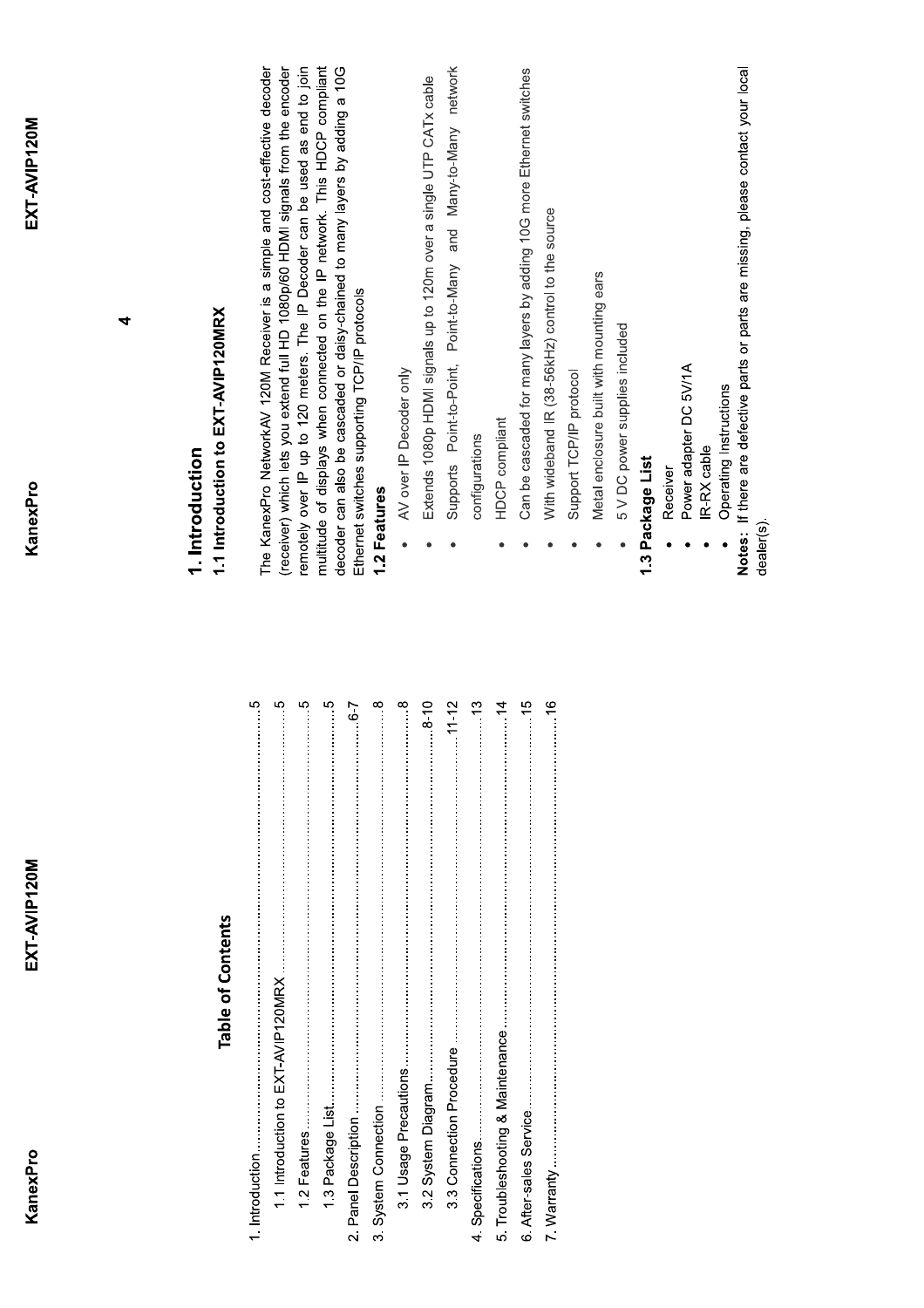| EXT-AVIP120M<br>$\mathfrak{g}$<br>KanexPro                                                             | Reset button<br>KanexPro<br>$^{\circledR}$                                                                                                                                                                              | EXT-AVIP120M                                                                  |
|--------------------------------------------------------------------------------------------------------|-------------------------------------------------------------------------------------------------------------------------------------------------------------------------------------------------------------------------|-------------------------------------------------------------------------------|
| 2. PANEL DESCRIPTION - Receiver Panel Description                                                      | $\blacktriangleright$<br>Power input port<br>$\odot$                                                                                                                                                                    |                                                                               |
| Receiver Panel<br>Receiver Panel Description                                                           | 3. System Connection<br>3.1 Usage Precautions<br>$\hat{r}$                                                                                                                                                              | System should be installed in a clean environment, which should have a proper |
| $\overline{r}$<br>$\binom{6}{5}$<br>$\omega$                                                           | All the power switches, plugs, sockets and power cords should be insulated<br>temperature and humidity.<br>and safe.<br>$\widehat{\mathbf{z}}$                                                                          |                                                                               |
| N3/30<br>IR RX<br>$\circledcirc$<br><b>MIO</b><br><b>O</b> Pare<br><b>Same</b><br>$\odot\!\!\!\!\circ$ | System Diagram shown in this manual is for reference only; more specific<br>All devices should be connected before powered on.<br>schemes depend on real-time applications.<br>$\widehat{\mathcal{E}}$<br>$\widehat{+}$ |                                                                               |
|                                                                                                        | 3.2 System Diagram<br>1) One-to-One                                                                                                                                                                                     |                                                                               |
| H<br>HOM OVER<br>$\check{\check{\mathsf{g}}}$ O<br>$\frac{5}{9}$                                       | 3<br>$e^{iR \cdot TX}$ cab<br>HDMI cal<br>HDMI Sou                                                                                                                                                                      | É<br>I                                                                        |
|                                                                                                        |                                                                                                                                                                                                                         |                                                                               |
|                                                                                                        |                                                                                                                                                                                                                         |                                                                               |
| $\overline{\mathbf{r}}$                                                                                |                                                                                                                                                                                                                         |                                                                               |
| Status of signal connection<br>Indicator of power input<br>$\bigodot$<br>$\odot$                       |                                                                                                                                                                                                                         |                                                                               |
| <b>HDMI</b> output<br>$\circledcirc$                                                                   |                                                                                                                                                                                                                         |                                                                               |
| Ethernet port<br>$\bigoplus$                                                                           |                                                                                                                                                                                                                         |                                                                               |
| IR-RX port<br>$\circledS$                                                                              |                                                                                                                                                                                                                         |                                                                               |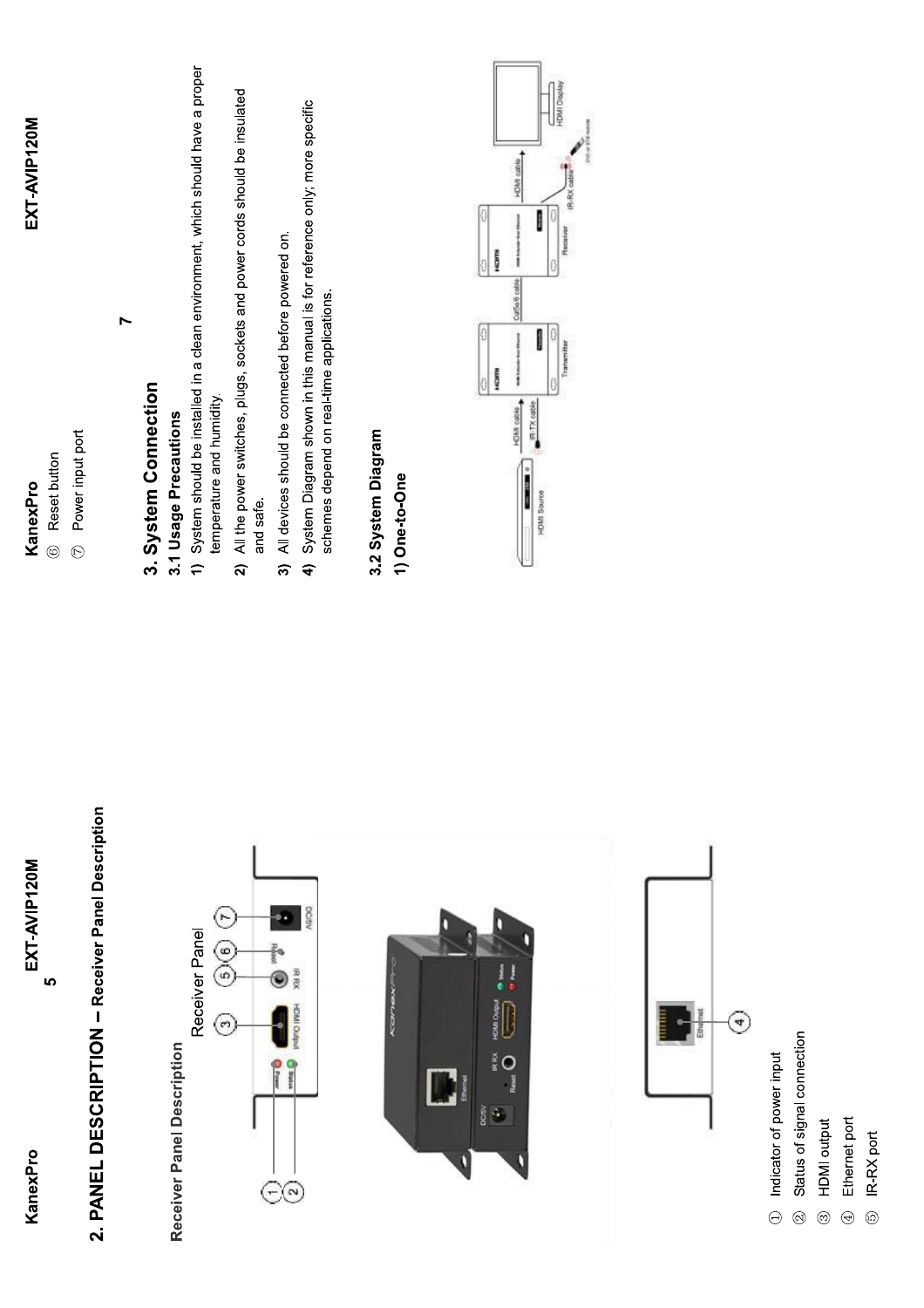

 $\infty$ 

൭



1. Connect HDMI TX ports with GES24 port, also connect HDMI RX ports with 2. A HTTP server is embedded in TX and RX, you can setup IP address for RX via GES24 ports. (GES24 is a specified Vlan switch for this extender).

web browser. Please refer to "Setup HDMI TX and RX" in page 8.

**Connect HDMI Transmitter port and Receiver ports to the Ethernet** Switch







E<sup>n</sup>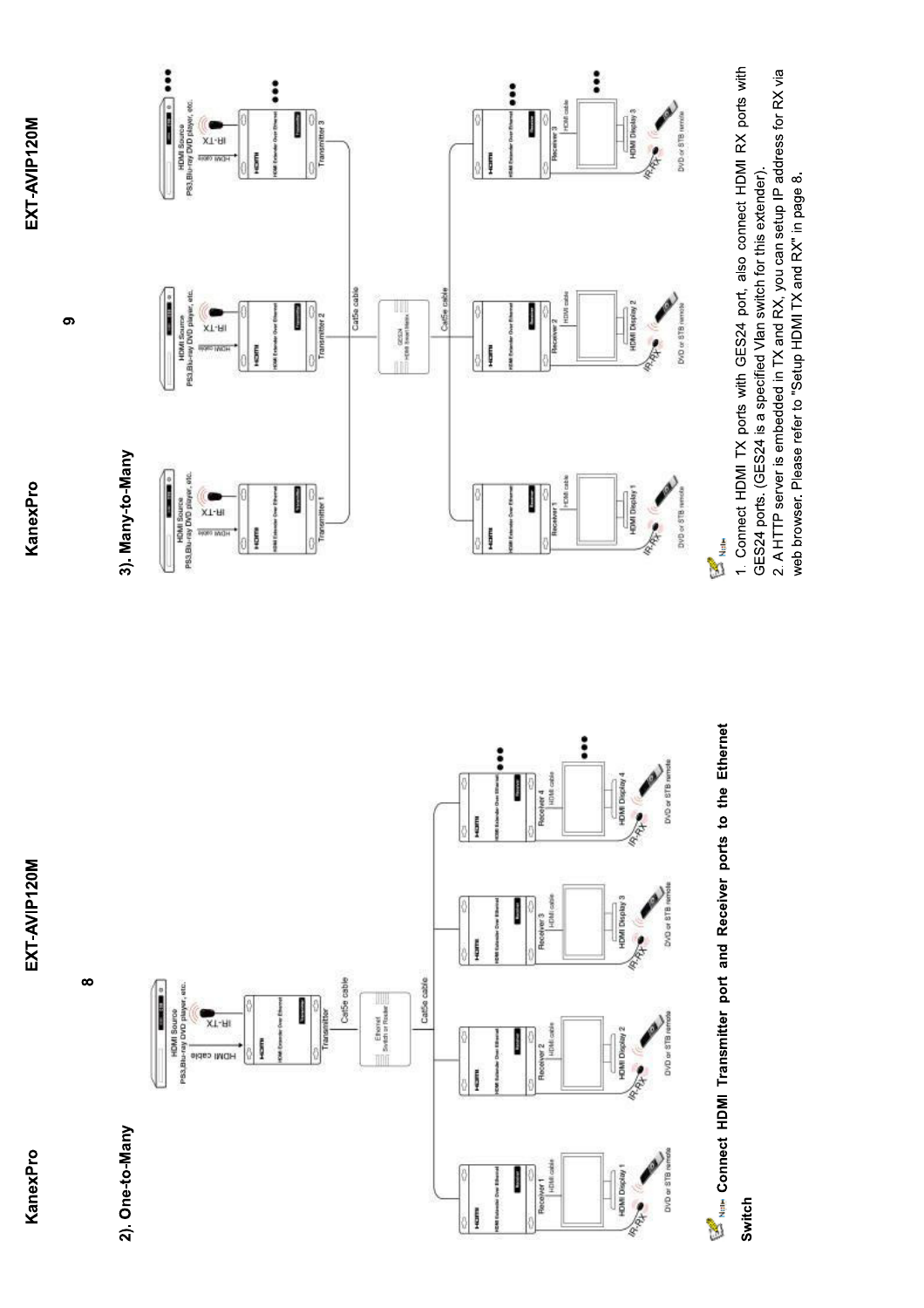| KanexPro                                      | EXT-AVIP120M                                                                                                                                             | EXT-AVIP120M<br>KanexPro                                                                                                                                                               |
|-----------------------------------------------|----------------------------------------------------------------------------------------------------------------------------------------------------------|----------------------------------------------------------------------------------------------------------------------------------------------------------------------------------------|
|                                               | $\overline{\phantom{0}}$                                                                                                                                 | ping 192.168.168.56" for RX, you will receive the reply if the connection is<br>established.                                                                                           |
| 3.3 Connection Procedure                      |                                                                                                                                                          | Step 4: Login in IE :192.168.168.55 (default IP for TX) or 192.168.168.56(default<br>IP for RX), You can setup IP address, subnet mask, gateway, and MAC<br>address for the TX and RX. |
| Operating Temperature Range                   | $-5$ to $+35^{\circ}$ C ( $+23$ to $+95^{\circ}$ F)                                                                                                      | Please set IP address for each TX and each RX, IP:192.168.168.XX                                                                                                                       |
| Operating Humidity Range                      | 5 to 90%RH (No Condensation)                                                                                                                             | (XX:1-255. all IP address for TX and RX must be different                                                                                                                              |
| Input Video Signal                            | $0.5 - 1.0$ Volts P-P                                                                                                                                    | Please set MAC address for TX and RX, MAC:00:0b:78:XX:XX-XX (XX:01-FF),<br>The MAC address for each TX and each RX must be different                                                   |
| Input DDC Signal                              | 5 volts p-p(TTL)                                                                                                                                         |                                                                                                                                                                                        |
| Support Video Format                          | DTV/HDTV:480i/576i/480P/576P/720P/1080i/1080P                                                                                                            | Step 5: After click "Apply" button, the green LED light on the device will go out, you                                                                                                 |
| Video Output                                  | HDMI                                                                                                                                                     | Note: if you need to restore the device to it's factory default settings, please power<br>have successfully set IP address for TX and RX now.                                          |
| <b>Transmission Distance</b>                  | CAT5E/6<br>single<br>over<br>120m(Maximum)<br>/24AWG/Solid<br>$8-5$<br>1080P                                                                             | LED light starts working, at this time to press the reset button about 5-10 seconds,<br>on the device, the red light becomes lighting, waiting about 10 seconds, the green             |
| Power consumption                             | TX:3watts; RX:3watts((Maximum)                                                                                                                           | then the green light will go out, you have successfully restored IP address to                                                                                                         |
| IR Frequency                                  | 38kHz-56kHz                                                                                                                                              | factory IP address now.                                                                                                                                                                |
| Dimension (LxWxH)                             | 103.5x93.5x24.6mm                                                                                                                                        |                                                                                                                                                                                        |
| Net Weight                                    | Receiver:220g, Transmitter:220g                                                                                                                          | <b>Connection Procedure</b>                                                                                                                                                            |
| ř                                             | Default IP address: 192.168.168.55                                                                                                                       | 1) Connect the HDMI signal source (Such as DVD, STB, etc.) to HDMI Transmitter.                                                                                                        |
|                                               | MAC address: 00:0b: 78:00:60:01                                                                                                                          |                                                                                                                                                                                        |
| $\approx$                                     | Default IP address: 192.168.168.56<br>MAC address: 00:0b: 78:00:60:02                                                                                    |                                                                                                                                                                                        |
| Setup HDMI TX and HDMI RX                     |                                                                                                                                                          | 4. Specifications                                                                                                                                                                      |
|                                               | ₹<br>A HTTP server is embedded in each TX and RX. you can setup IP address for HD                                                                        | Note1: Specifications are subject to change without notice. Mass and dimensions                                                                                                        |
| extender via web browser                      |                                                                                                                                                          | are approximate.                                                                                                                                                                       |
| 00:00:78:00:60:01                             | The default IP address of the TX is 192.168.168.55, MAC address is:                                                                                      | Note2: one TX to many RX or many TX connect to many RX, IP and MAC address                                                                                                             |
| 00:00:78:00:60:02                             | The default IP address of the RX is 192.168.168.56, MAC address is:                                                                                      | must be different.                                                                                                                                                                     |
|                                               |                                                                                                                                                          |                                                                                                                                                                                        |
|                                               | Step 1: Assign the PC (or laptop) IP address on the computer: "Control Panel"-"                                                                          |                                                                                                                                                                                        |
| Network Connections"->"Local Area Connections | Status"-+"Properties"--+"Internet Protocol (TCP/IP)", Type the IP address field                                                                          |                                                                                                                                                                                        |
|                                               | After that<br>with 192.168.168.11 (0-255) and Subnet mask with 255.255.255.0.                                                                            |                                                                                                                                                                                        |
| press OK to save the configuration.           |                                                                                                                                                          |                                                                                                                                                                                        |
|                                               | Note: The IP address of PC should be different from the IP address of TX and                                                                             |                                                                                                                                                                                        |
| Κ,                                            |                                                                                                                                                          |                                                                                                                                                                                        |
|                                               | Step 2: Use an Ethernet Cable to connect the PC (or laptop) and the extender. the<br>power LED for the extender is red and the status LED becomes green. |                                                                                                                                                                                        |

**Step 3:** please Ping the connected device through the sequence on computer:<br>"Start"→ "Run"→ input "CMD"→ input "ping 192.168.168.55" for TX or input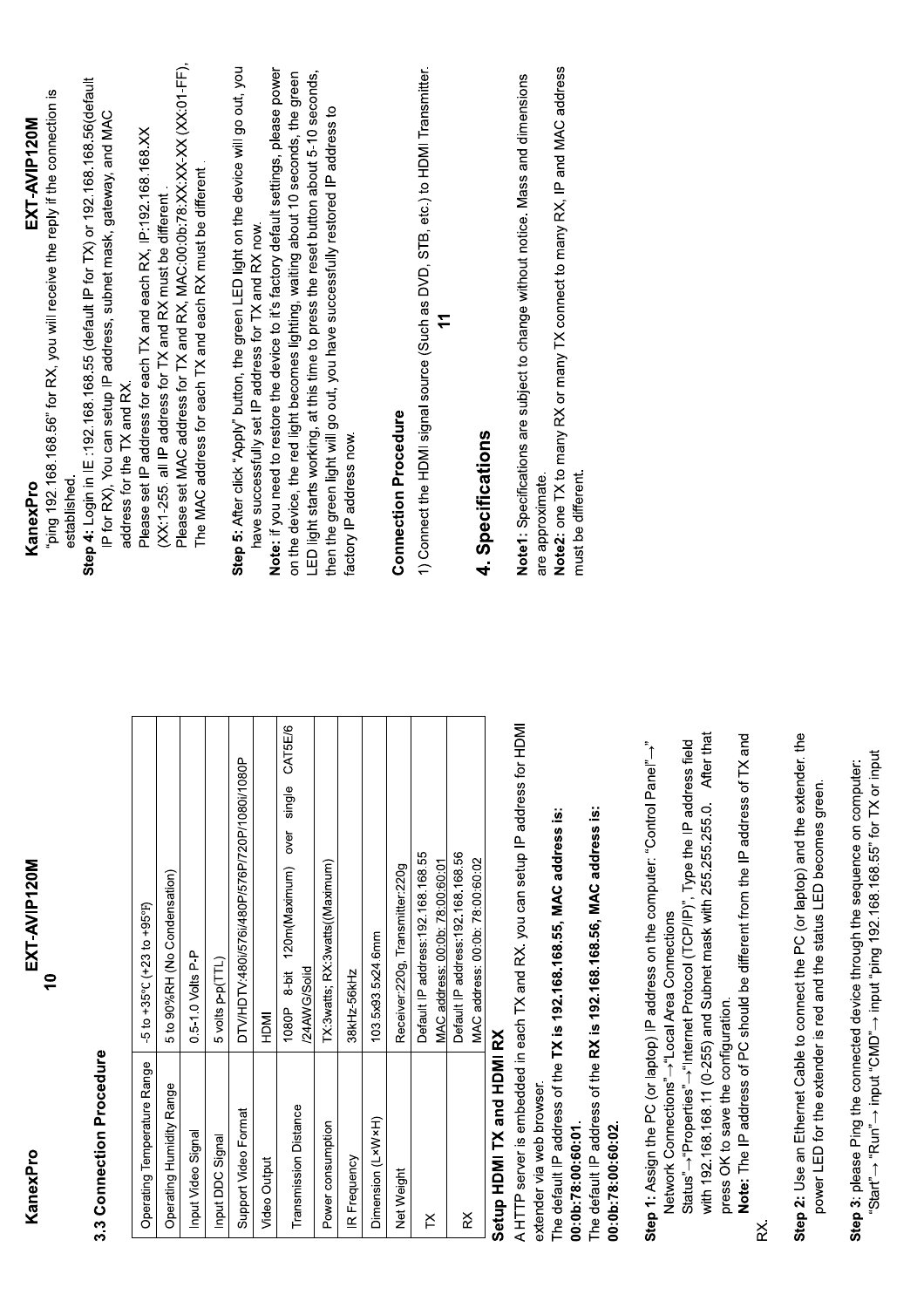KanexPro

KanexPro

EXT-AVIP120M

 $12$ 

 $\frac{3}{2}$ 

2) Connect CAT5e or 6 cables to both the Ethernet of the transmitter and Ethernet port of the Receiver. (The cables must follow the standard of EIA-TIA 568B).

3) Connect the HDMI display (Such as HD-LCD, HD-DLP) into the Receiver.

4) Connect the power supply into Power port.

5) Connect the IR TX cable into IR TX port on the back panel and affix the emitter onto the source IR windows. 6) Connect IR-RX cable into IR-RX port on the receiver and affix the IR receiver in direct line of site with the handheld remote control. It is recommended to affix the receiver on the display frame /bezel or the display stand.

Attention: Insert/Extract cables gently.

| I      |
|--------|
| C      |
| ı<br>I |
|        |
| l      |
| I<br>ı |

| Problems                                                                    | Causes                                                                                                                                   | Solutions                                                                                                                                                                                                                                                                               |
|-----------------------------------------------------------------------------|------------------------------------------------------------------------------------------------------------------------------------------|-----------------------------------------------------------------------------------------------------------------------------------------------------------------------------------------------------------------------------------------------------------------------------------------|
| 크.<br>Output<br>images                                                      | Incorrect setting<br>on the display                                                                                                      | the<br>display's<br>setting<br><b>Check</b>                                                                                                                                                                                                                                             |
| with<br>Veldsip<br>ghost<br>show                                            | A cable of bad<br>quality                                                                                                                | another<br>high-quality<br>connection<br>cable<br>ΓŅ                                                                                                                                                                                                                                    |
| output<br>image when<br>switching<br>$\frac{1}{2}$                          | No signal at the<br>input / output<br>The extender is<br>loose<br>connection<br>defective<br>ŏ<br>end<br>6<br>$\overline{\overline{16}}$ | $\pm$<br>input / output<br>$\mathfrak{b}$<br>with<br>oscilloscope or<br>at the<br>the<br>$\frac{1}{2}$<br>$\mathbf{S}$<br>any<br>Make sure<br>multimeter<br>connection<br>authorized<br>$\pm$<br><u>ي</u> .<br>repairing.<br>dealer<br>Check<br>there<br>signal<br>good<br>Send<br>end. |
| when<br>becomes<br>connecting the video<br>connectors<br>stronger<br>Static | Bad grounding                                                                                                                            | $\tilde{a}$ .<br>grounding<br>ب.<br>-<br>and make sure<br>connected well.<br>Check the                                                                                                                                                                                                  |

If your problem persists after following the above troubleshooting steps, seek further help from authorized dealer or our technical support.

EXT-AVIP120M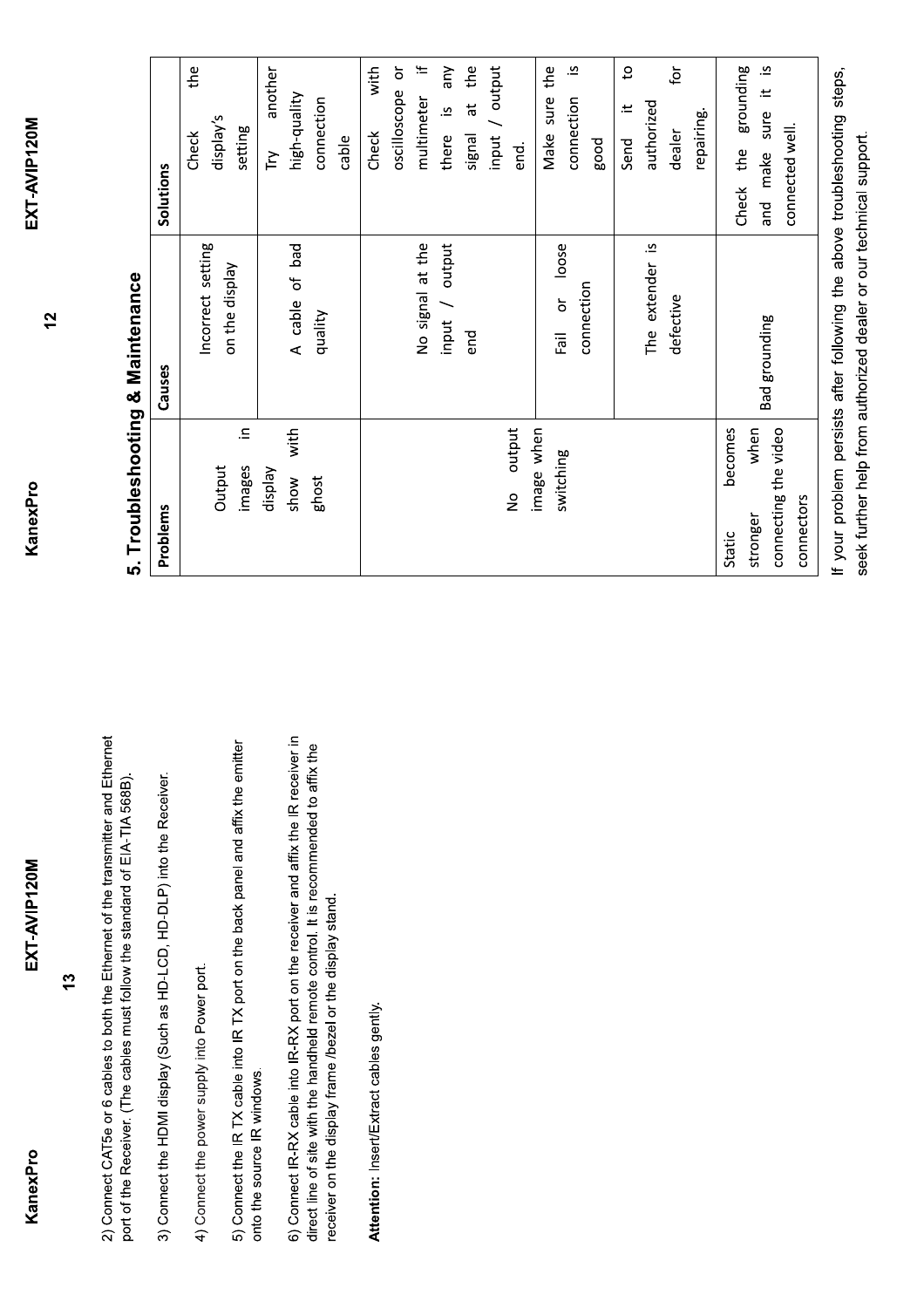| KanexPro                                                    | EXT-AVIP120M                                                                                                                                                                                                                                    | KanexPro                                                                                                                                                                                                                                                        | EXT-AVIP120M |
|-------------------------------------------------------------|-------------------------------------------------------------------------------------------------------------------------------------------------------------------------------------------------------------------------------------------------|-----------------------------------------------------------------------------------------------------------------------------------------------------------------------------------------------------------------------------------------------------------------|--------------|
|                                                             | $\frac{4}{5}$                                                                                                                                                                                                                                   |                                                                                                                                                                                                                                                                 |              |
| 6. After-sales Service                                      |                                                                                                                                                                                                                                                 | 7. Warranty                                                                                                                                                                                                                                                     |              |
| transport costs are borne by the users during the warranty. | If problems arise when operating the device, please refer to this user manual. Any                                                                                                                                                              | A. LIMITED WARRANTY                                                                                                                                                                                                                                             |              |
| $\hat{t}$                                                   | Product Limited Warranty: We warrant that products will be free from defects in<br>eq<br>materials and workmanship for three years, which starts from the first day<br>product exits warehouse. (Make note of the serial number on the product) | full years) from the date of receipt and (b) that the product will be free from defects<br>agreement with the accompanying written materials for a period of 36 months (3<br>KanexPro TM warrants that (a) its products (the "Product") will perform greatly in |              |
| presented to obtain warranty service.                       | Proof of purchase in the form of a bill of sale or receipted invoice MUST be                                                                                                                                                                    | in materials and workmanship under normal use and service for a period of<br>years.                                                                                                                                                                             |              |
| What the warranty does not cover:<br>ล                      |                                                                                                                                                                                                                                                 | <b>B. CUSTOMER REMEDIES</b>                                                                                                                                                                                                                                     |              |
| <b>Warranty expiration.</b>                                 |                                                                                                                                                                                                                                                 |                                                                                                                                                                                                                                                                 |              |
|                                                             | • Factory applied serial number has been altered or removed from the product.                                                                                                                                                                   | option, either return of the price paid for the product, or repair or replacement of the<br>KanexPro's entire liability and Customer's exclusive remedy shall be, at KanexPro                                                                                   |              |
| Damage, deterioration or malfunction caused by:             |                                                                                                                                                                                                                                                 | Product that does not meet this Limited Warranty and which is returned to                                                                                                                                                                                       |              |
| Normal wear and tear                                        |                                                                                                                                                                                                                                                 | KanexPro with a copy of customers' receipt. This Limited Warranty is void if failure                                                                                                                                                                            |              |
|                                                             | Use of supplies or parts not meeting our specifications                                                                                                                                                                                         | replacement Product will be warranted for the remainder of the original warranty<br>of the Product has resulted from accident, abuse, or misapplication. Any                                                                                                    |              |
|                                                             | No certificate or invoice as the proof of warranty                                                                                                                                                                                              | period of 3 years, whichever is longer.                                                                                                                                                                                                                         |              |
|                                                             | • The product model showed on the warranty card does not match with the                                                                                                                                                                         | C. NO OTHER WARRANTIES                                                                                                                                                                                                                                          |              |
|                                                             | model of the product for repairing or had been altered.                                                                                                                                                                                         | To the maximum extent permitted by applicable law, KanexPro disclaims all other                                                                                                                                                                                 |              |
| Damage caused by force majeure.                             |                                                                                                                                                                                                                                                 | warranties, either express or implied, including, but not limited to implied warranties                                                                                                                                                                         |              |
| Servicing not authorized                                    |                                                                                                                                                                                                                                                 | of merchantability and fitness for a particular purpose, with regard to the product<br>and any related written materials. This limited warranty gives customers specific                                                                                        |              |
|                                                             | Any other causes which does not relate to a product defect                                                                                                                                                                                      | legal rights. Customers may have other rights depending on the jurisdiction.                                                                                                                                                                                    |              |
|                                                             | Delivery, installation or labor charges for installation or setup of the product                                                                                                                                                                |                                                                                                                                                                                                                                                                 |              |
| ลิ                                                          | Technical Support: Email or call our after-sales department if there are any<br>problems or any unanswered questions. Please inform us the following                                                                                            | D. NO LIABILITY FOR DAMAGES                                                                                                                                                                                                                                     |              |
| information about your cases:                               |                                                                                                                                                                                                                                                 | To the maximum extent permitted by applicable law, in no event shall KanexPro be                                                                                                                                                                                |              |
| Product version and name.                                   |                                                                                                                                                                                                                                                 | iable for any damages whatsoever (including without limitation, special, incidental,<br>consequential, or indirect damages for personal injury, loss of business profits,                                                                                       |              |
| Detailed failure situations.                                |                                                                                                                                                                                                                                                 | business interruption, loss of business information, or any other pecuniary loss)                                                                                                                                                                               |              |
| • The formation of the cases.                               |                                                                                                                                                                                                                                                 | arising out of the use of or inability to use this product, even if KanexPro has been<br>advised of the possibility of such damages.                                                                                                                            |              |
|                                                             | distributor or contact kanexpro.com or call us at 888-975-1368 for further support.<br>Remarks: For any questions or problems, please try to get help from your loca                                                                            |                                                                                                                                                                                                                                                                 |              |

EXT-AVIP120M

15